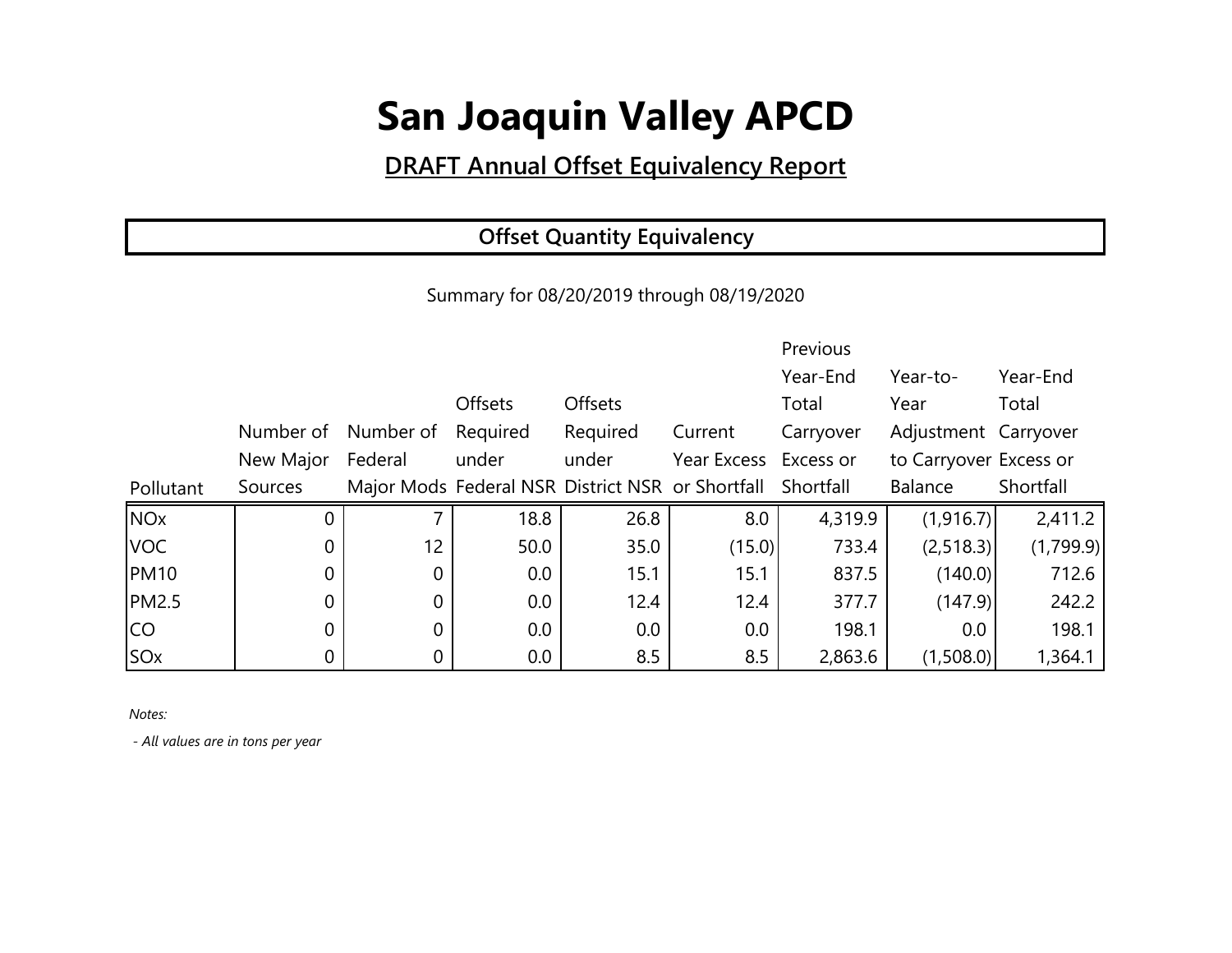### **DRAFT Annual Offset Equivalency Report**

#### **Surplus Value Equivalency**

Summary for 08/20/2019 through 08/19/2020

|                  |                   |                                                          |          |            |         | Previous                                                   |                     |            |                     |
|------------------|-------------------|----------------------------------------------------------|----------|------------|---------|------------------------------------------------------------|---------------------|------------|---------------------|
|                  |                   |                                                          |          | Surplus    |         | Year-End                                                   | Year-to-            |            | Year-End            |
|                  |                   |                                                          | Offsets  | Reductions |         | Total Carry-Year                                           |                     | Current    | <b>Total Carry-</b> |
|                  | Number of         | Number of                                                | Required | Used for   | Current | over                                                       | Adjustment Year New |            | over                |
|                  | New Major Federal |                                                          | under    |            |         | Equivalency Year Excess Creditable to Carryover Creditable |                     |            | Creditable          |
| Pollutant        | Sources           | Major Mods Federal NSR This Year or Shortfall Reductions |          |            |         |                                                            | Balance             | Reductions | Reductions          |
| NOx <sup>1</sup> | n/a               | n/a                                                      | n/a      | n/a        | n/a     | n/a                                                        | n/a                 | n/a        | n/a                 |
| VOC <sup>1</sup> | n/a               | n/a                                                      | n/a      | n/a        | n/a     | n/a                                                        | n/a                 | n/a        | n/a                 |
| <b>PM10</b>      | $\overline{0}$    | $\Omega$                                                 | 0.0      | 0.0        | 0.0     | 1,898.0                                                    | (1,359.0)           | 15.2       | 554.1               |
| <b>PM2.5</b>     | 0                 | 0                                                        | 0.0      | 0.0        | 0.0     | 1,020.0                                                    | (794.9)             | 12.5       | 237.5               |
| CO               |                   | 0                                                        | 0.0      | 0.0        | 0.0     | 763.0                                                      | 0.0                 | 0.0        | 763.0               |
| SO <sub>x</sub>  |                   |                                                          | 0.0      | $0.0\,$    | 0.0     | 2,038.0                                                    | (1,576.1)           | 2.3        | 464.2               |

*Notes:*

 *- All values are in tons per year*

<sup>1</sup> Effective September 17, 2020, NOx and VOC were no longer Surplus Value equivalent and Rule 2201 remedy was enacted to require surplus at time-of-use ERCs for projects *requiring NOx and VOC offsets under Rule 2201. Therefore, these pollutants are not included in Surplus Value demonstration.*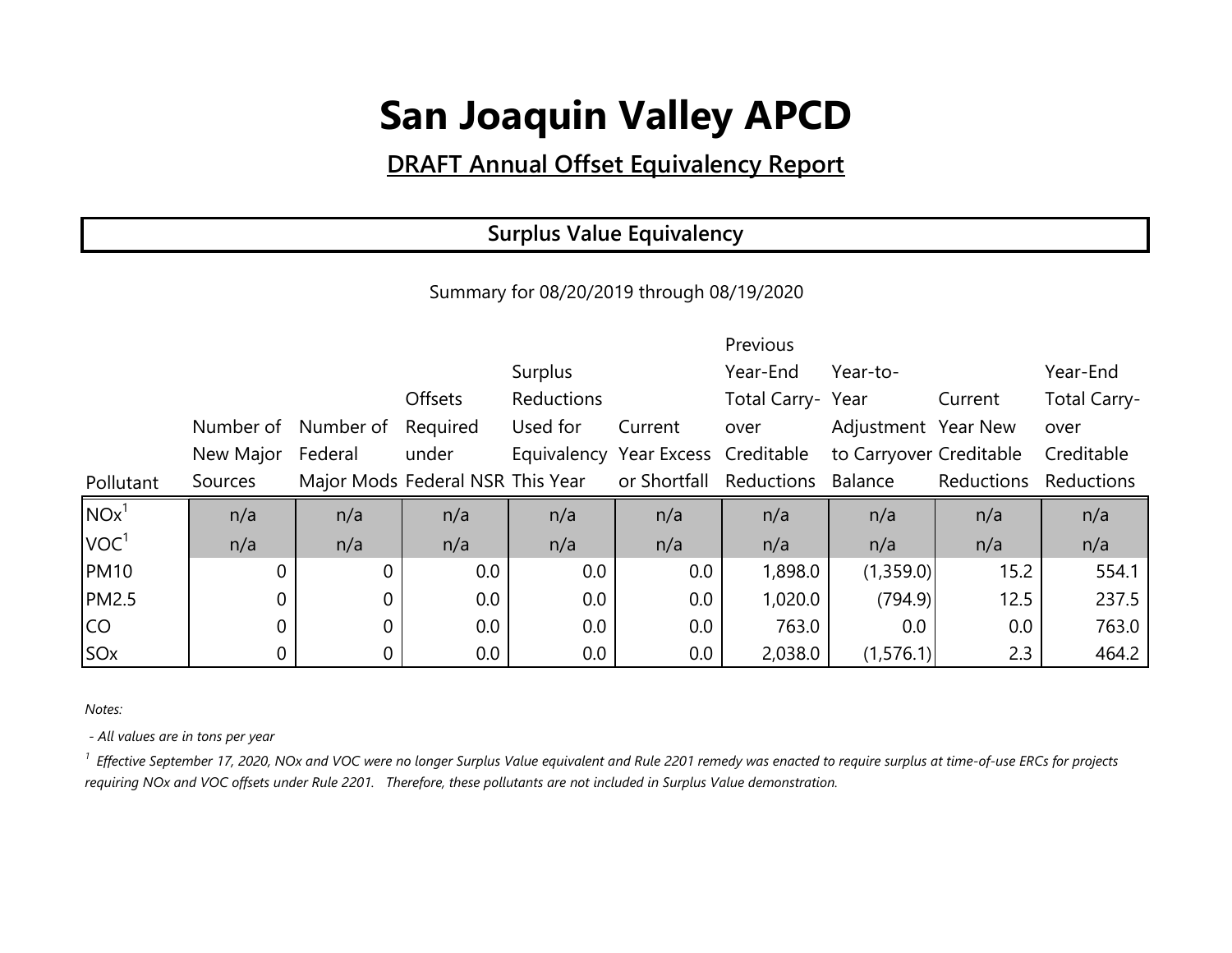### **DRAFT Annual Offset Equivalency Report**

#### **Total Adjustments to Offset Quantity Carry-over Balance by Category**

| Category                                           | <b>NO<sub>x</sub></b> | SO <sub>x</sub> | <b>PM10</b> | <b>PM2.5</b> | <b>VOC</b> |
|----------------------------------------------------|-----------------------|-----------------|-------------|--------------|------------|
| Adjustments to District Offset Quantity            | (2,000.7)             | (1,379.4)       | (181.2)     | (148.7)      | (1,472.1)  |
| Adjustments to Federal Offset Quantity             | 90.5                  | (128.6)         | 41.2        | $0.0\,$      | (1,041.5)  |
| Addition of Prior Year Federal Major Modifications | (6.5)                 | $0.0\,$         | $0.0\,$     | $0.0\,$      | (4.7)      |
| Addition of Prior Year ERCs Reserved/Withdrawn     | $0.0\,$               | $0.0\,$         | $0.0\,$     | 0.8          | 0.0        |
| Total Adjustment to Unused Carry-over              | (1,916.7)             | (1,508.0)       | (140.0)     | (147.9)      | (2, 518.3) |

Offset Quantity Equivalency

*Notes:*

 *- All values are in tons per year*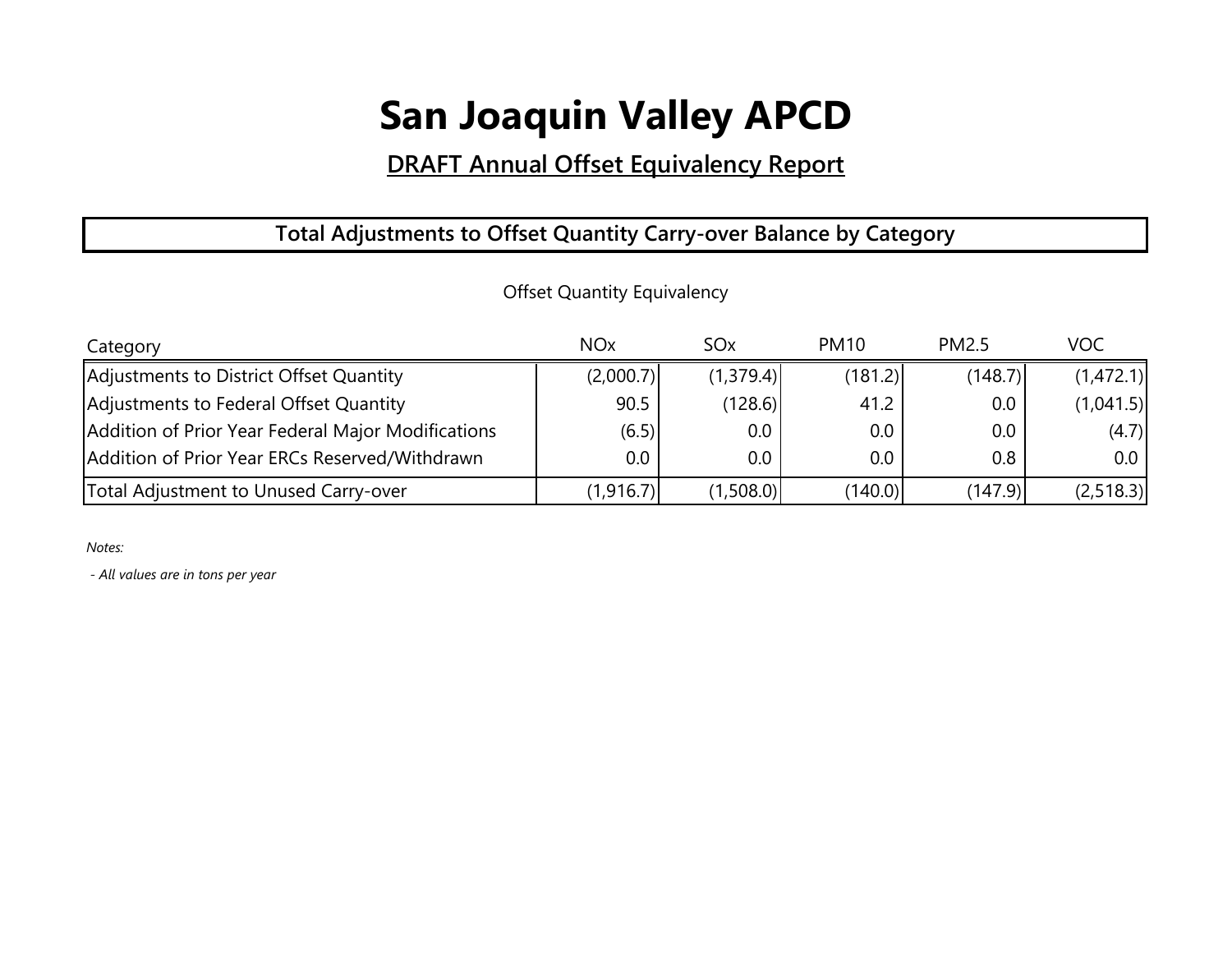#### **DRAFT Annual Offset Equivalency Report**

#### **Total Adjustments to Unused Surplus Carry-over Creditable Reductions by Category**

| Category                                       | <b>NO<sub>x</sub></b> | SO <sub>x</sub> | <b>PM10</b> | <b>PM2.5</b> | VOC <sup>1</sup> |
|------------------------------------------------|-----------------------|-----------------|-------------|--------------|------------------|
| Removal of Orphan Shutdown Projects            | n/a                   | (338.0)         | (1, 146.7)  | (613.5)      | n/a              |
| Removal of Ag Engine Electrification Projects  | n/a                   | (3.0)           | (56.8)      | (46.8)       | n/a              |
| Addition of Prior Year ERCs Reserved/Withdrawn | n/a                   | 0.0             | 0.0         | 0.8          | n/a              |
| Resurplusing of Prior Year Carry-over          | n/a                   | (665.4)         | 0.0         | $0.0\,$      | n/a              |
| Adjustments to District Offset Quantity        | n/a                   | (441.1)         | (196.7)     | (135.3)      | n/a              |
| Adjustments to Federal Offset Quantity         | n/a                   | (128.6)         | 41.2        | $0.0\,$      | n/a              |
| Total Adjustment to Unused Carry-over          | n/a                   | (1,576.1)       | (1,359.0)   | (794.9)      | n/a              |

Surplus Value Equivalency

*Notes:*

 *- All values are in tons per year*

*1 Effective September 17, 2020, NOx and VOC were no longer Surplus Value equivalent and Rule 2201 remedy was enacted to require surplus at time-of-use ERCs for projects requiring NOx and VOC offsets under Rule 2201. Therefore, these pollutants are not included in Surplus Value demonstration.*